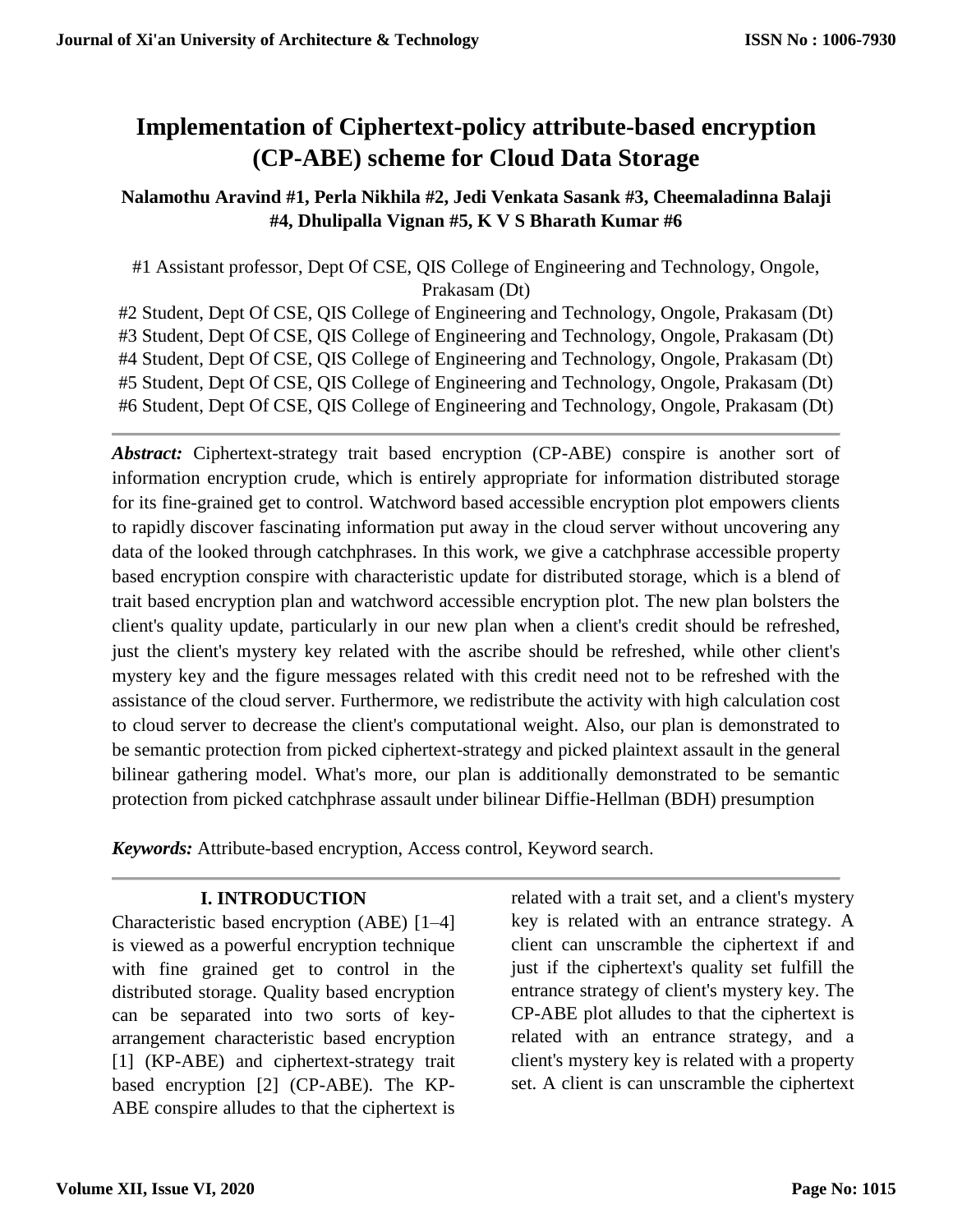if and just if his property set fulfill the entrance strategy of the ciphertext.

At present, numerous ABE plans [5–9] have been proposed, which give secure information get to control and beat the inadequacies of balanced encryption design in personality based encryption plot. Be that as it may, these plans are as yet imperfect to be utilized by and by, as the trait of a client is dynamic, which might be changed after some time. Therefore the trait repudiation instrument is fundamental for ABE plan to be utilized by and by.

The repudiation instrument can be separated into two sorts: direct denial system and circuitous disavowal component. Imai and Attrapaduang [10] give an away from of direct disavowal and backhanded renouncement. Direct disavowal is characterized as: the sender indicates a repudiation list while encoding the information. Backhanded repudiation is characterized as: the approved establishments normally issue key updates to non-disavowed clients. At present, numerous plans with direct disavowal [11–14] have been proposed. Li et al. [11] proposed a character based renouncement plot that performs coordinated denial by giving the disavowal rights to encipherer legitimately. Tu et al. [14] proposed a revocable ABE conspire. Furthermore, some roundabout quality repudiation schemes[15–18] have additionally been proposed. Yu et al.[15] proposed a trait based information imparting plan to characteristic disavowal. In this plan, client's any property can be denied as a substitute re-encryption strategy. Li et al. [18] proposed a plan that underpins client's quality denial, yet the plan could just repudiate a solitary characteristic of the client, in this manner it couldn't fulfill the genuine needs.

The property update is another huge issue in the ABE condition. In real life, a client's credit set may should be refreshed after some time when his working job might be changed. For instance, accept that Alice is an organization worker, at that point her ascribe set should be refreshed when her working job is advanced from a software engineer lifted to a venture chief, in this manner her previous quality set  $A =$  "female, developer" ought to be changed to another property set  $B =$ "female, venture supervisor". Also, the characteristic position (AA) should give an update key to refresh

Alice's mystery key. In the interim, the characteristic position must guarantee that the representative Alice can't further utilize her past key identified with the trait set "female, developer" to get to the figure messages. Subsequently, the trait update is certainly not a straightforward procedure. Some quality update plans [19–21] have been proposed. Notwithstanding, these plans have a typical issue, the issue is that on the off chance that there is a client's a trait is refreshed, and afterward numerous other client's mystery key and a great deal of figure messages related with this credit should be refreshed, which will without a doubt squander a ton of computational assets.

To address this issue, we give a plausible arrangement in this paper. The principle thought of our answer is that the mystery key of a client is partitioned into two sections, one section which is insignificant to characteristic is held by the client, and the other part which is applicable to ascribe is sent to the cloud server (CS). At the point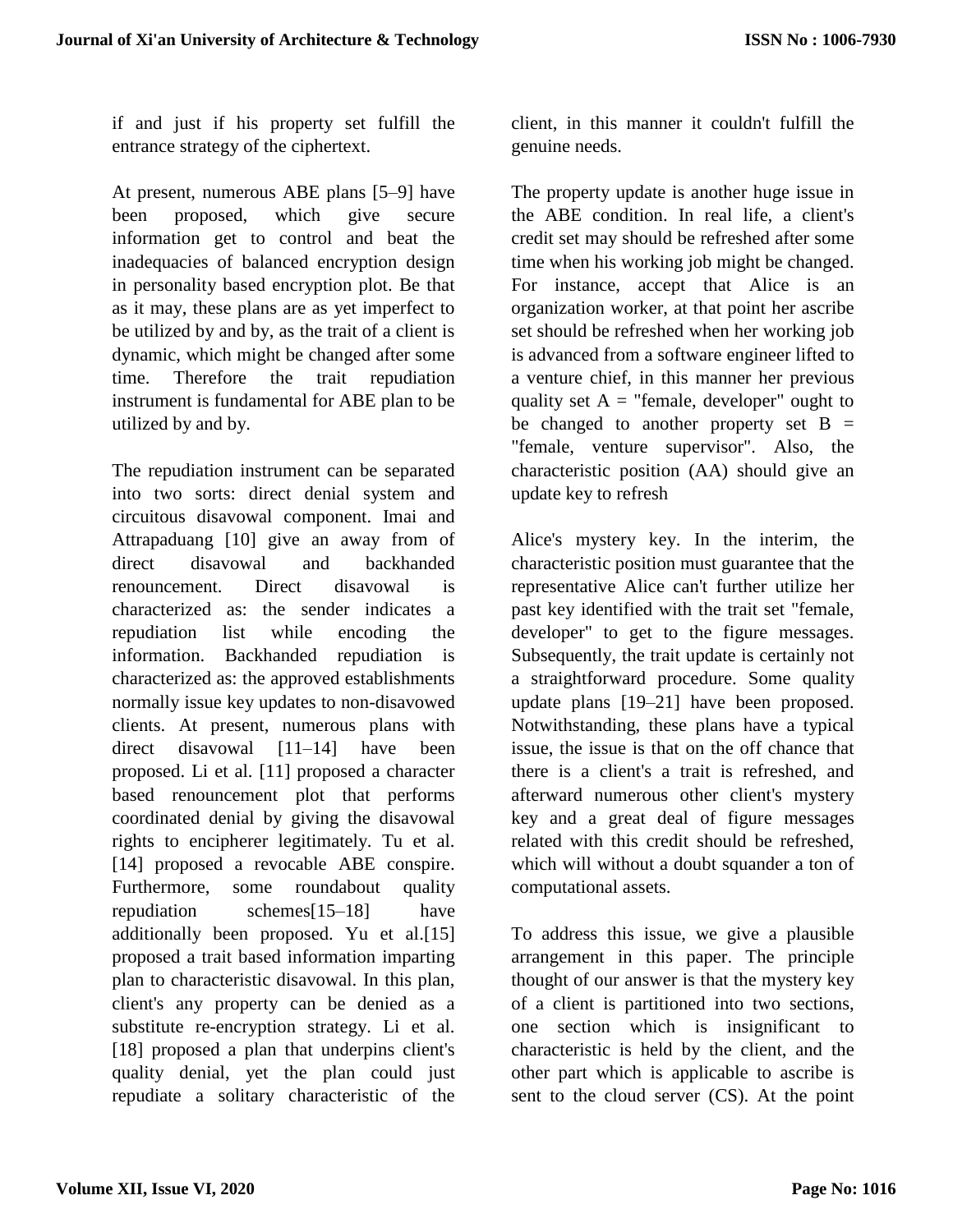when a quality of any client should be refreshed, the AA gives an update key to CS. At that point CS just updates the mystery key of this characteristic for every legitimate client, and other mystery key of all client and the figure messages related with this credit need not to be refreshed. This technique will enormously lessen the outstanding task at hand of the framework.

Although attribute based encryption technology provides an effective means for data confidentiality, yet it brings another new problem that the users may find it difficult to search for interesting data from a vast number of encrypted data. This problem is called keyword search problem [22]. One of the simplest searching methods is to download all encrypted data locally and then to decrypt it, finally to execute keyword search in plaintext. However, this method will waste huge computational resource and bring a vast cost for user to do the work of decryption.

Another extreme searching method is to send the secret key of the user and keywords to CS, then CS decrypts all of the cipher texts and performs searching operation on plaintext. But this method will expose the user's secret key and privacy of search keyword to CS, this is infeasible. Some search-based encryption schemes [13–16] have been proposed. Such as Boneh

et al. [3] first proposed a public key encryption with keyword search scheme. Dan and Ostrovsky [14] proposed a public key cryptographic scheme that allows privacy data retrieval (PIR), and allows multiple data contributors to upload their data with public key by encryption algorithm, and only the user with the corresponding secret key can decrypt the data.

## **II RELATED WORK**

The endeavors of researcher and analyst in cryptography accomplish their own strategies in various field of cryptography for the reasons for information security. In any case, after the advancement of character based encryption in cryptography that dependent on fluffy personality encryption in [1] thought of characteristic based encryption the quality set speaks to characters the information sender need to determine a few traits for the information beneficiary no need of indicate with explicit personality where the trait based encryption has pleasant property that give information get to control the unscrambling side are not fixed. At that point Ostrovsky et al in [10] proposed quality based encryption plan of private keys for any entrance structure of Boolean equation that handle AND\OR entryway including nonmonotonic access structure one. After that Goyal et al [2] and Bethencourt [3] proposed for (KP-ABE) and (CP-ABE) put together that based with respect to property base encryption for the information get to control get to strategy for security and protection. Consistent size ciphertext is additionally a sort of ABE in examine bearing.

Doshi et al [11] proposed completely secure steady size (CP-ABE) plan to learn about the entrance structure of credits with mystery key to an any subset of characteristic can be a piece of ciphertext strategy which makes the security issues for the proposed plot. There are numerous multi authority property based encryption Yang et al [12,13,14] has been proposed for secure information get to control that accomplish the characteristic disavowal under arbitrary prophet model yet these plan can't approach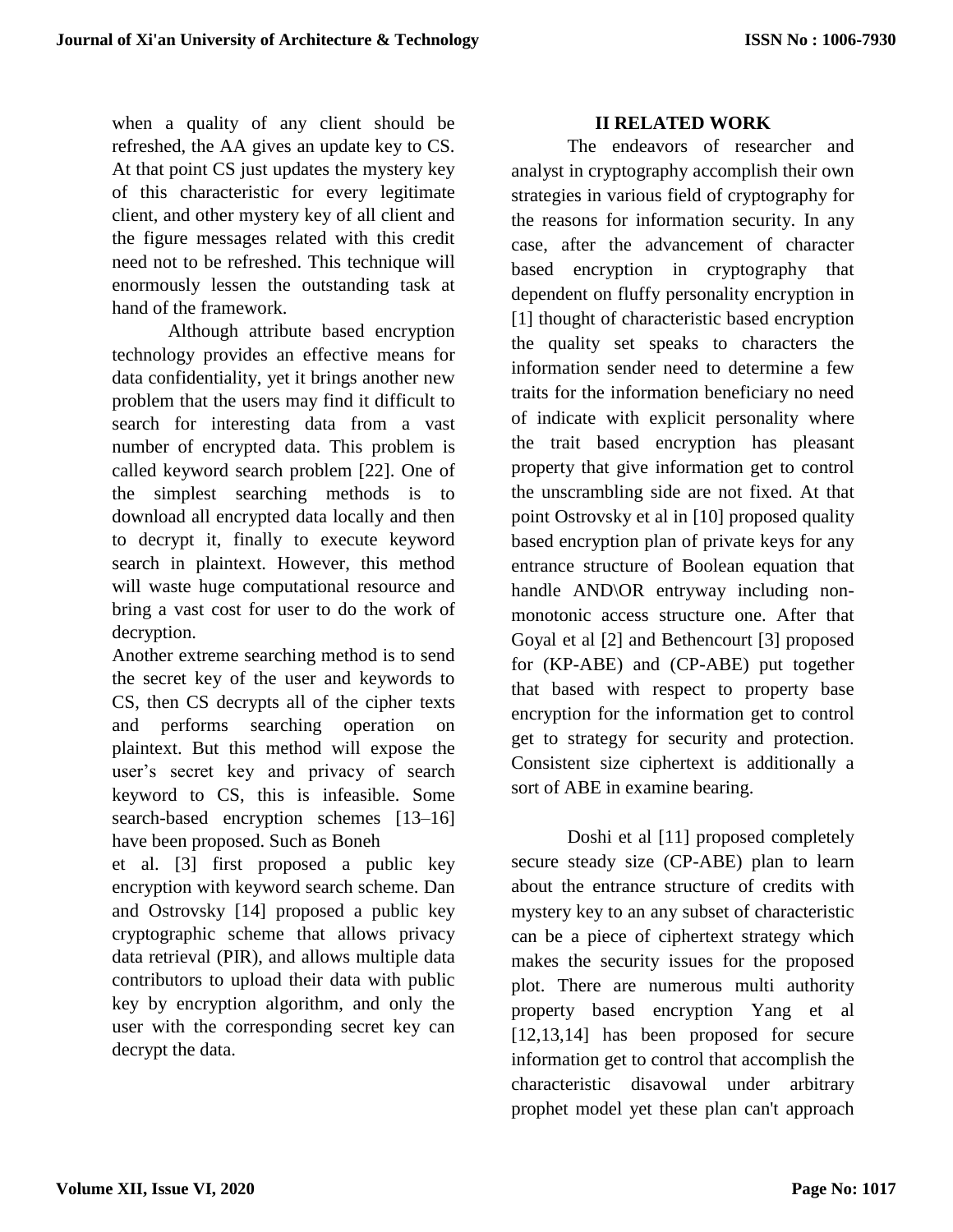about the effective access strategy changes to new arrangement in quality denial for the scrambled information that give forward security. Chen et al [15] introduced a safe trait based encryption conspire with edge get to structure for consistent ciphertext in property based encryption and characteristic based mark ABE/ABS. Further his plan plot bolster both KP-ABE and (CP-ABE) that material to enormous characteristic universe with consistent size ciphertext with ABS and lessen a blending assessment to a steady size, that has a decent property for down to earth quality based encryption however his plan can't bolster catchphrase search and denial. Qiu et al [16] formulized covered up ciphertext strategy trait based encryption catchphrases search conspire in which any client's just ready to access and search the watchwords if he\she fulfill the entrance strategy of the information proprietor encoded information and demonstrate that his plan makes sure about under general gathering model for undefined against watchwords with get to structure. Ciu et al [17] put a forward CP-ABE Scheme with mostly shrouded get to strategy with get to structure give trait's name, property's estimations are not given in the ciphertext where his plan can't bolster the characteristic repudiation and information certainty that remaining parts. After that Wang et al [18] introduced a catchphrase accessible quality based encryption and renouncement conspire if the trait set fulfill the entrance strategy given token match to the watchword list the particular client's will have the option to get the join catchphrases inquiry, however his plan can't clear about AND/OR entryway get to strategy hence the plan can't accomplish both AND/OR door get to strategy just help AND entryway get to strategy. To take care of this issue, the Yin et al [19] proposed a proficient Ciphertext strategy quality based accessible encryption plan and support AND/OR doors get to strategy with edge entryways yet his plan the inquiry token deterministic the question watchwords in trapdoor powerless against picked plain content assault. Lai et al [20] proposed irrefutable ABE re-appropriate unscrambling some additional data are included ciphertext for the confirmation and change result rightness check evidence likewise his plan support re-appropriate decoding.

Zhang et al [21] introduced adaptively secure multi authority ABE that help reappropriates decoding check however his plan can't bolster re-appropriate encryption and obviousness. Wang et al [22] proposed Verifiable and multi watchwords accessible characteristic based encryption conspire for multi catchphrases the CS doesn't take in any data from catchphrases search trapdoor however his structure plot can't bolster property denial. Xiong et al [13] proposed a complicated Encryption Service Provider (ESP) verifiable scheme for outsource decryption result can be checked by the user's. Where they demonstrate that the intermediate ciphertext return to the user's by using either ESP scheme without any detection. In this paper we propose verifiable ciphertext policy attribute based encryption scheme keywords search and attribute revocation. Our VCP-ABE scheme consists secret key generation verification, outsource encryption, outsource decryption, and ciphertext update verification to ensure that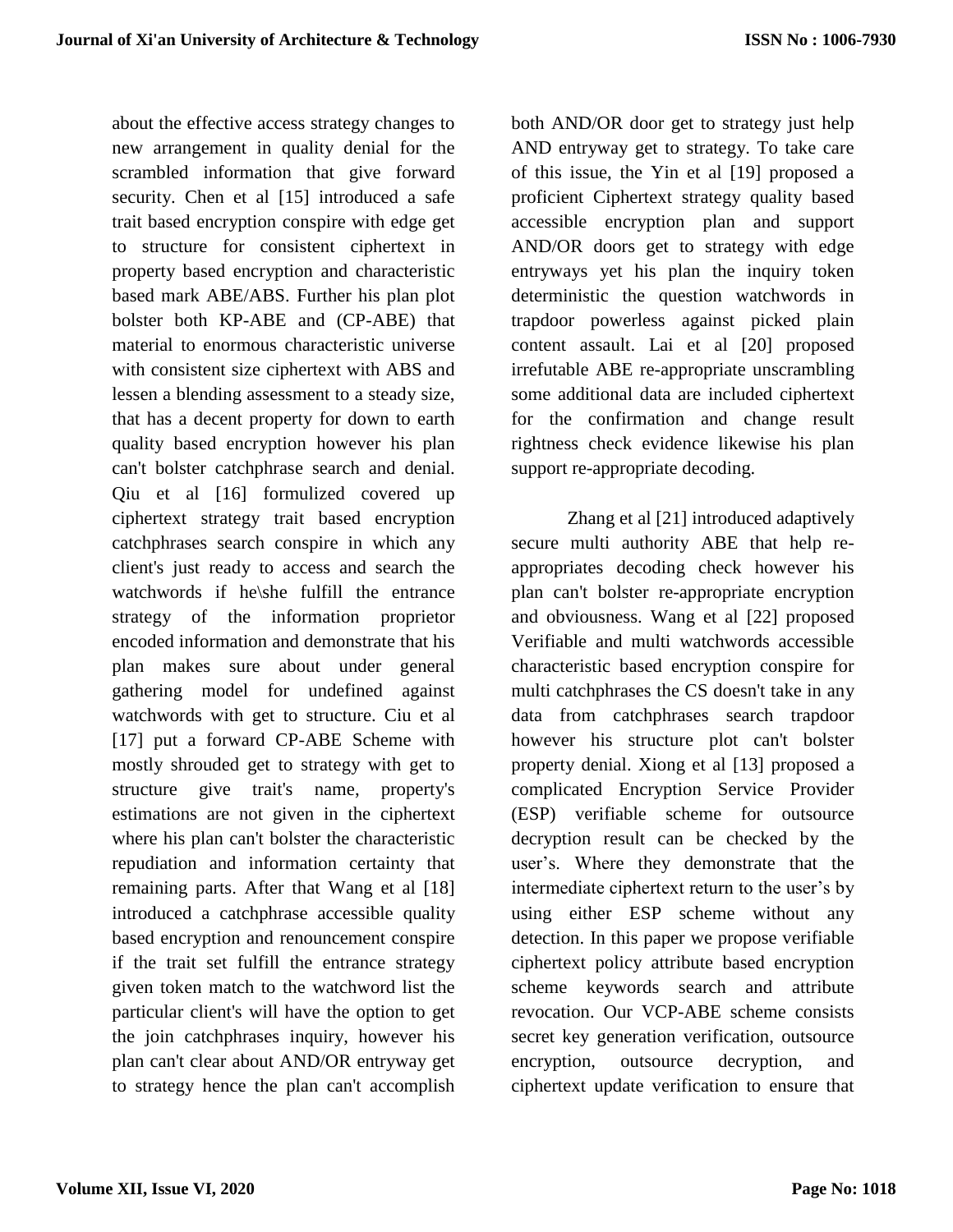ciphertext successfully update only nonrevoked attribute users can access to new encrypted and updated data.

#### **III METHODOLOGY**

In this paper, we propose a watchword accessible characteristic based encryption plot with trait update for distributed storage. The primary commitments of our plan are summed up as follows:

The new plan is a blend of ABE plan and watchword accessible encryption conspire. So our plan not just tackles the issue of secrecy of the information with fine grained get to control yet additionally takes care of the issue of catchphrase search. Additionally, the plan is demonstrated to be semantic protection from picked ciphertext-strategy and picked plaintext assault in the general bilinear gathering model.

The new plan underpins the client's trait update, and when a client's ascribe should be refreshed, just the client's mystery key related with this credit should be refreshed, while other clients' mystery key and the figure messages related with the ascribe need not to be refreshed. This is a more effective quality update strategy than that in existing property update plans.

#### **IV SYSTEM MODEL**

A system framework of our scheme includes the main four entities is presented in Fig.

**Attribute authority (AA):** The AA is a perfectly trusted entity. It takes charge of the system establishment, user registration, attributes management and secret key generation. And when an attribute of a user needs to be updated, the AA generates an updated key for the user.



Fig 1: System Model

**Cloud server (CS):** The CS is liable for putting away the information and giving information access to genuine clients. It is likewise liable for watchword search when an inquiry trapdoor is gotten from a client. What's more, it additionally assumes responsibility for refreshing the client's fractional mystery key which identified with the refreshed trait and legitimates clients to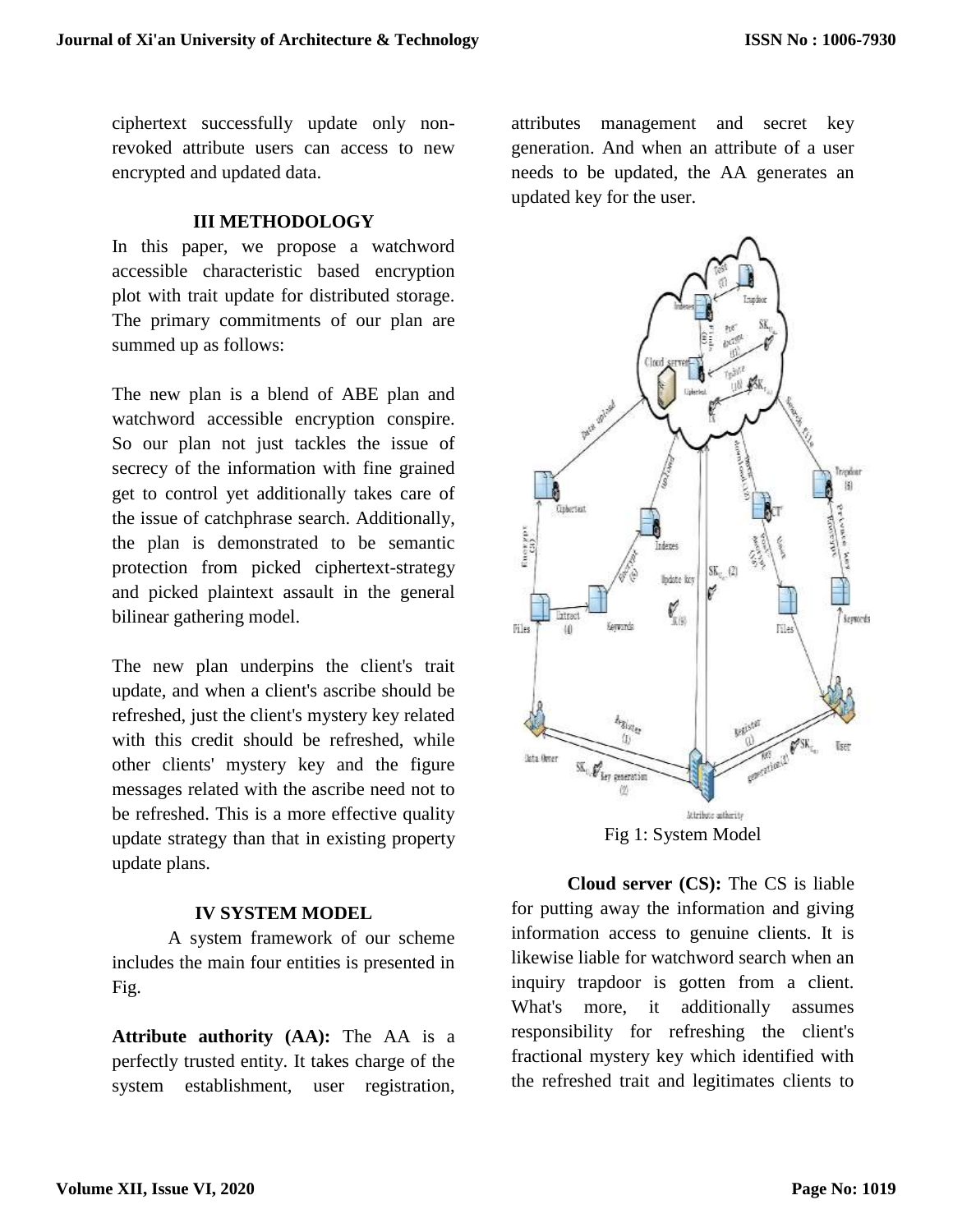mostly unscramble the ciphertext by utilizing incomplete mystery key of the client.

Information proprietor (DO): The information proprietor encodes its proprietor information and fabricates catchphrase records, and afterward re-appropriates them to the CS.

Client (U): Each genuine client can look through their fascinating the documents from framework. The client creates an inquiry trapdoor to ensure the security of the pursuit catchphrase. At that point the client sends his personality and search trapdoor to CS. Without uncovering any data about watchword search, the CS will discover the encoded document incorporates the catchphrases and do a ton of halfway decoding work to lessen the unscrambling heap of the client. At long last, the client gets the halfway decoded records, and afterward unscrambles the incomplete unscrambled documents by utilizing his proprietor fractional mystery key.

# **V CONCLUSION**

In this paper, we have proposed an outline of catchphrase accessible trait based encryption plot with quality update for distributed storage. Our new plan underpins both the client's quality update and supports multi-client watchwords search, as long as client's trapdoor could coordinate catchphrase record put away in the distributed storage, at that point the client can look through intriguing scrambled document effectively. For additional the exhibition assessment results might be examined to affirm that the

proposed conspire is more proficient than other property based encryption plans with trait update. Also, we re-appropriate the activity with high calculation cost to the distributed storage to lessen the client's computational weight. Besides, our plan likewise is demonstrated to be semantic protection from picked ciphertext-strategy and picked plaintext assault in the general bilinear gathering model.

## **VI REFERENCES**

[1] Goyal V, Pandey O, Sahai A, Waters B. Attribute-based encryption for fine-grained access control of encrypted data[C]// ACM Conference on Computer and Communications Security. ACM, 2006:89– 98.

[2] Bethencourt J,Sahai A, Waters B. Ciphertext-Policy Attribute-Based Encryption[C]// IEEE Symposium on Security and Privacy. IEEE Computer Society, 2007:321–334.

[3] Ostrovsky R, Sahai A, Waters B. Attribute-based encryption with nonmonotonic access structures[C]// Ccs 07 Acm Conference on Computer & Communications Security. 2007:195–203.

[4] Waters B. Ciphertext-Policy Attribute-Based Encryption: An Expressive, Efficient, and Provably Secure Realization[J]. Lecture Notes in Computer Science, 2011, 2008:321– 334.

[5] Chase M, Chow S S M. Improving privacy and security in multi-authority attribute-based encryption[C]// ACM Conferenceon Computerand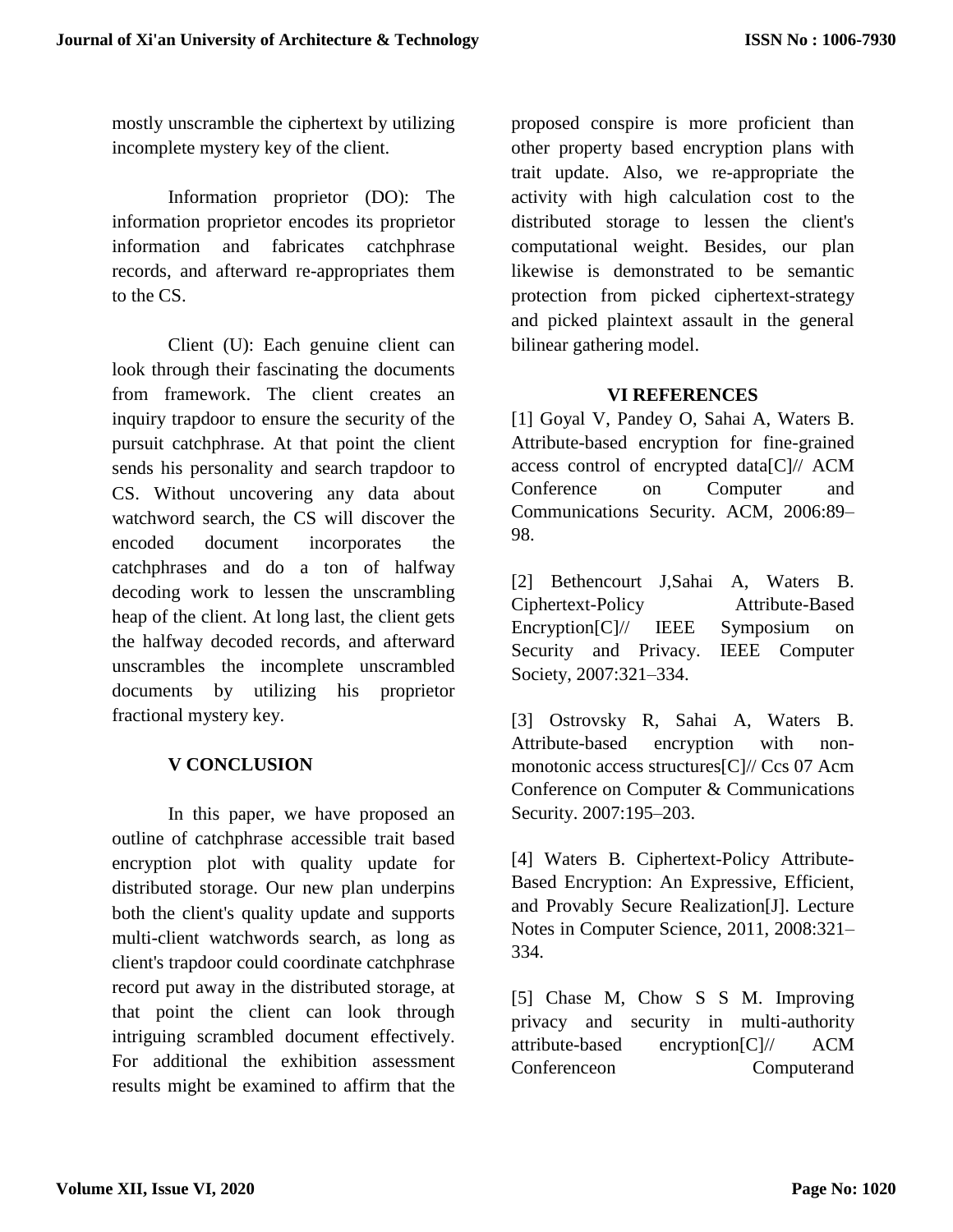Communications Security. ACM, 2009:121– 130.

[6] Hur J. Improving Security and Efficiency in Attribute-Based Data Sharing[J]. Knowledge & Data Engi- neering IEEE Transactions on, 2013, 25(10):2271–2282.

[7] Liu X, Ma J, Xiong J, Li Q, Ma J. Ciphertext-Policy Weighted Attribute Based Encryption for Fine- Grained Access Control[C]// International Conference on Intelligent NETWORKING and Collaborative Systems. IEEE, 2014:51–57.

[8] Lai J, Deng R H, Li Y, Weng J. Fully secure key-policy attribute-based encryption with constant-size ciphertexts and fast decryption[C]// ACM Symposium on Information, Computer and Communications Security. ACM, 2014:239–248.

[9] Horva´th M. Attribute-Based Encryption Optimized for Cloud Computing[M]// SOFSEM 2015: Theory and Practice of Computer Science. Springer Berlin Heidelberg, 2015:1–9.

[10] Attrapadung N, Imai H. Attribute-Based Encryption Supporting Direct/Indirect Revocation Modes[C]// Ima International Conference on Cryptography and Coding. Springer-Verlag, 2009:278–300.

[11] Li Y, Zhu J, Wang X, Shao S. Optimized Ciphertext-Policy Attribute-Based Encryption with Efficient Revocation[J]. International Journal of Security & Its Applications, 2013, 7(6):385–394.,

[12] Zhang Y, Chen X, Li J, Li H, Li F. FDR-ABE: Attribute-Based Encryption with Flexible and Direct Revo- cation[C]// International Conference on Intelligent NETWORKING and Collaborative Systems. IEEE, 2013:38–45.

[13] Wang H, Zheng Z, Wu L, Li P. New directly revocable attribute-based encryption scheme and its appli- cation in cloud storage environment [J]. Cluster Computing, 2016:1– 8.

[14] Tu S, Niu S, Li H. A fine-grained access control and revocation scheme on clouds[J]. Concurrency & Computation Practice & Experience, 2016, 28(6):1697–1714.

[15] Yu S, Wang C, Ren K, Lou W. Attribute based data sharing with attribute ACM revocation [C]//Sympo- siumon Information, Computer and Communications Security, ASIACCS 2010, Beijing, China, April. DBLP, 2010:261–270.

[16] Qian H, Li J, Zhang Y, Han J. Privacypreserving personal health record using multi-authority attribute- based encryption with revocation [J]. International Journal of Information Security, 2015, 14(6):487– 497.

[17] Huang X F, Tao Q, Qin B D, Liu Z Q. Multi-Authority Attribute Based Encryption Scheme with Revoca- tion[C]// International Conference on Computer Communication and Networks. IEEE, 2015:1–5.

[18] Li Q, Feng D, Zhang L. An attribute based encryption scheme with fine-grained attribute revocation[C]// Global Communications Conference. IEEE, 2012:885-89-890.

[19] Zhang P, Chen Z, Liang K, Wang S, Wang T. A Cloud-Based Access Control Scheme with User Revo- cation and Attribute